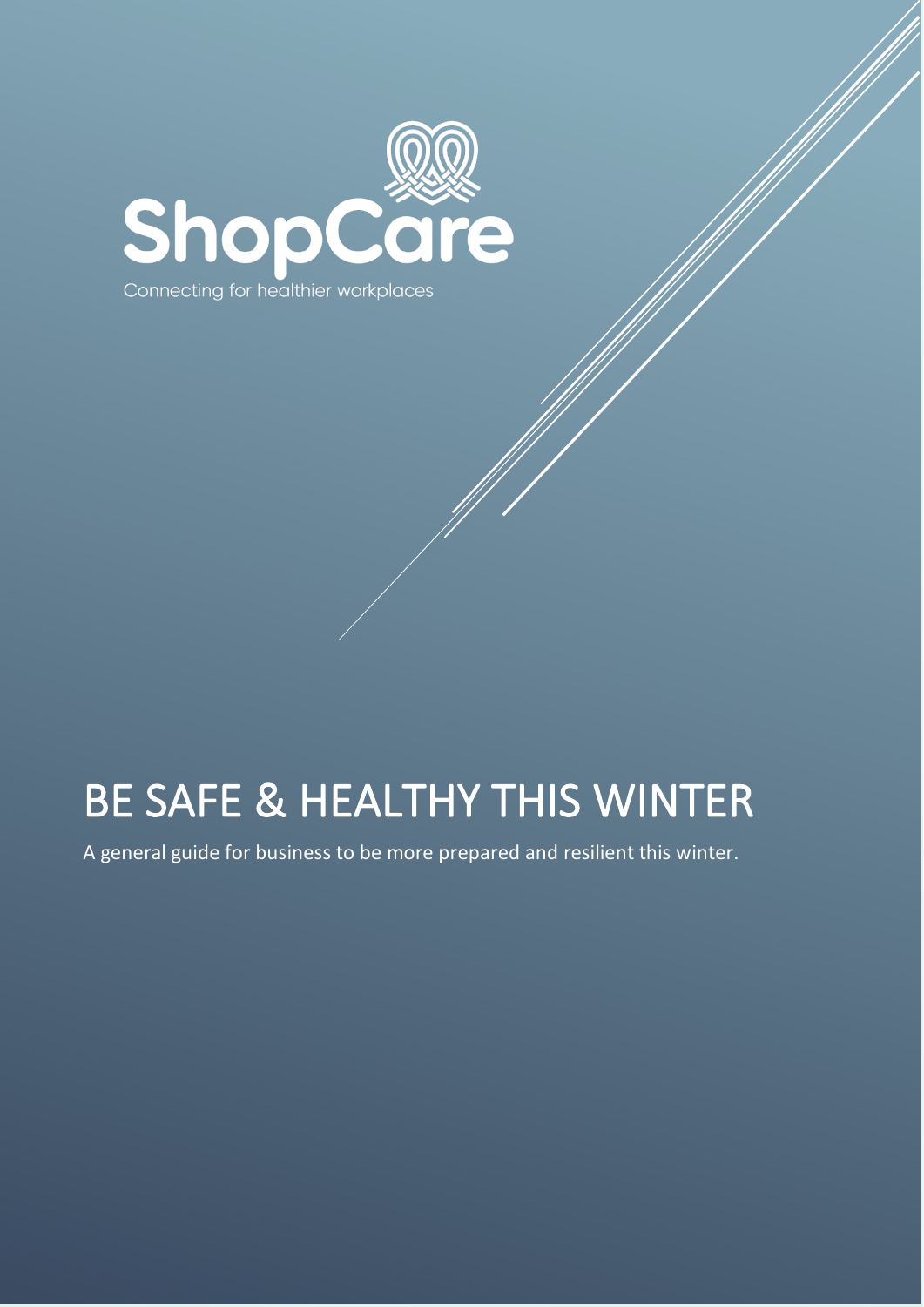

# **Contents**

- 3 Introduction
- 4 Unite Against COVID 19
- 5 Health Preparedness
- 8 Advice for vulnerable workers and their Families
- 9 Working in Winter
- 11 Icy Conditions and Winter Weather
- 13 Road Safety
- 17 Business Sector and Business Continuity Planning
- 18 Bibliography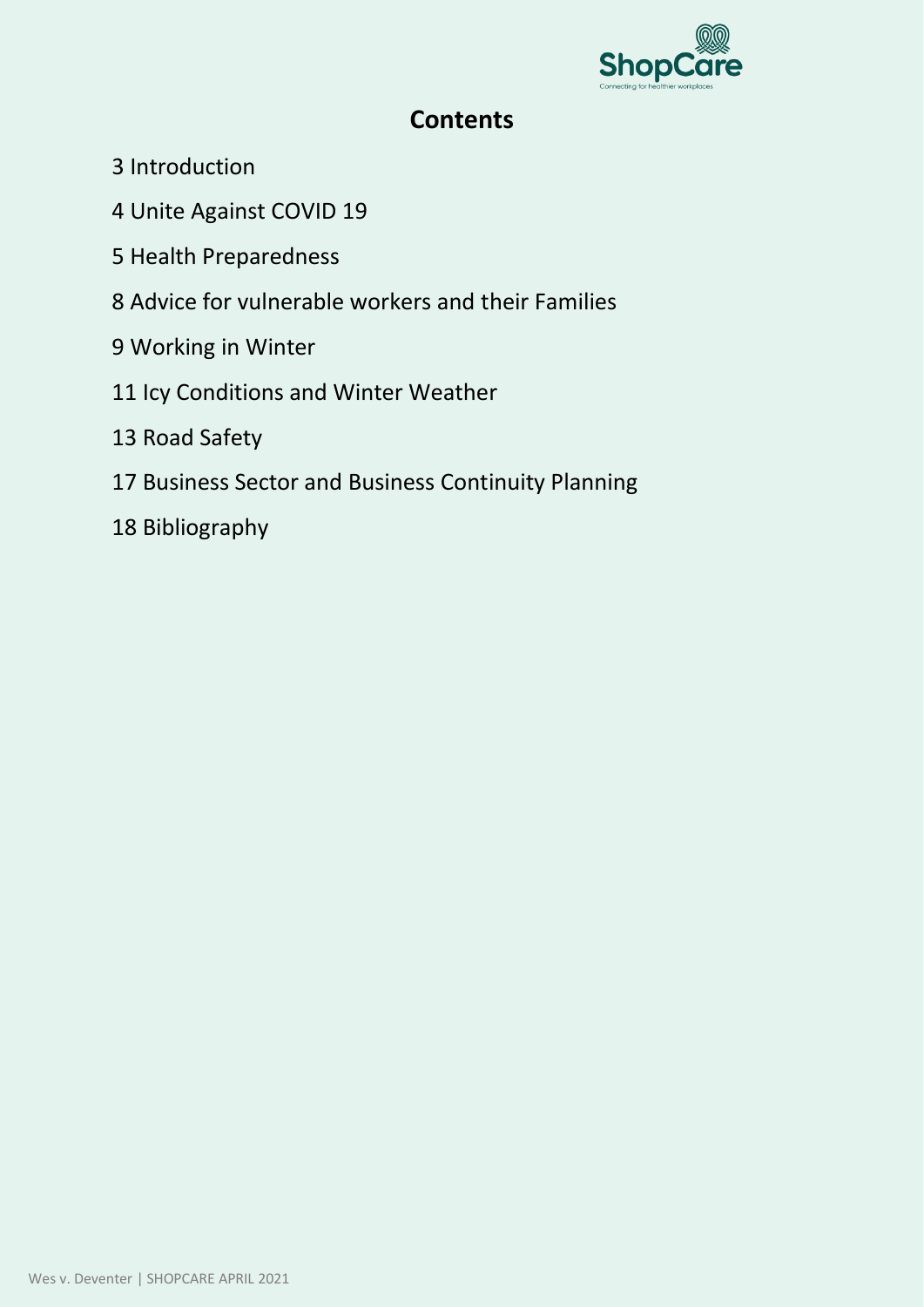

## 3 **INTRODUCTION**

This edition of our Be Safe & Healthy This Winter Guide has been prepared to assist workers and business in preparing for winter while also living with the impacts of COVID-19. For up-to-date information please see https://covid19.govt.nz/

Everyday tasks are already more difficult and now we need to prepare for the winter, including possible severe weather events. By taking some simple steps we can all mitigate and reduce the impact of such events when and if they occur.

In preparation for winter, stay home if you're sick, keep track of where you've been, remember to wash your hands regularly, wear face coverings as required, follow proper sneeze/cough etiquette. It is also important to know the symptoms of COVID-19.

Our main message during the winter months is simple, - Be Prepared and Stay Safe.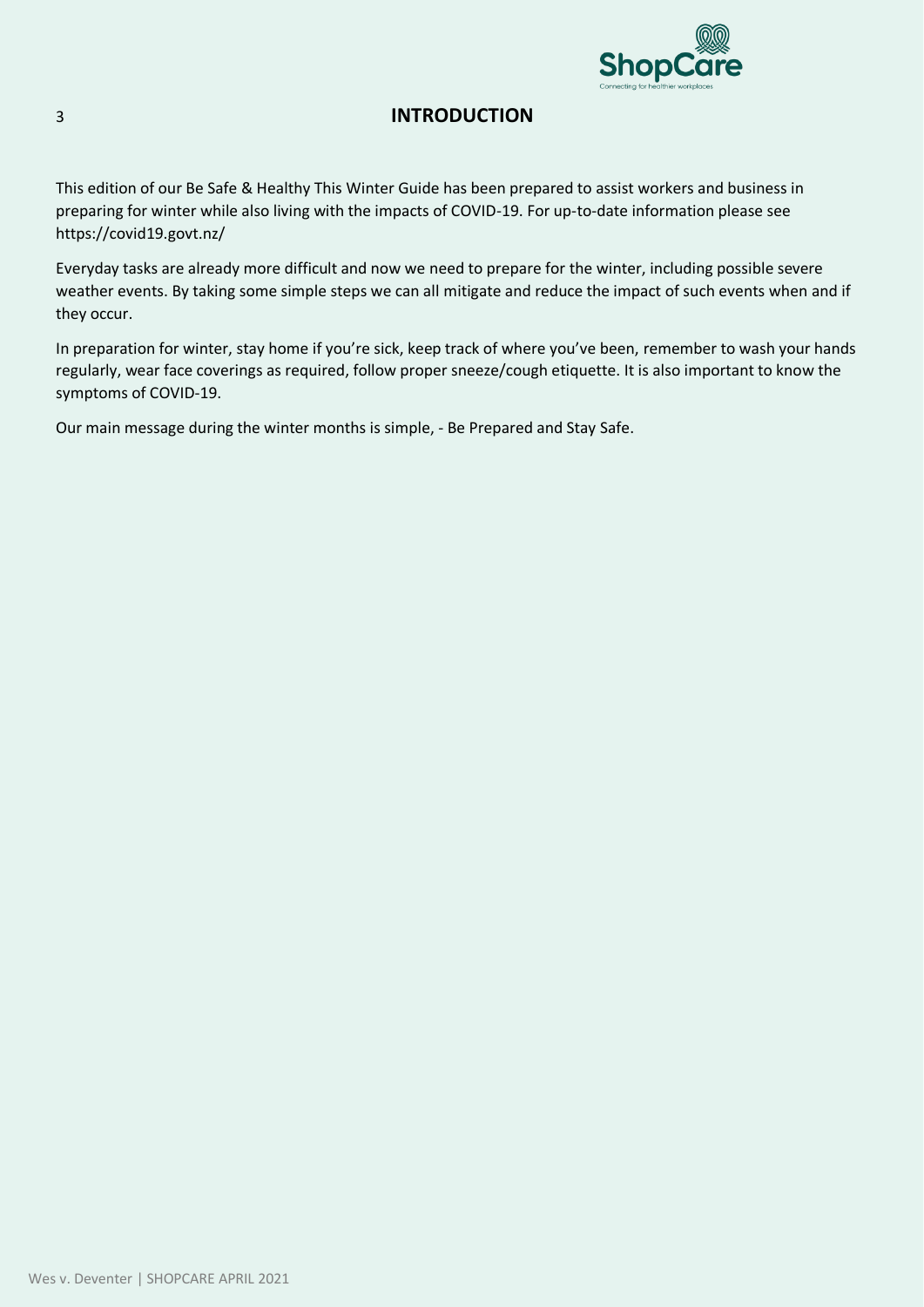



to keep yourself safe. Wash often, Use soap. 20 seconds. Then dry. This kills the virus by bursting its protective bubble

Maintain physical distancing

Keep a safe distance from people you do not know while out and about. This will help to minimise the spread of COVID-19 if community transmission returns.

frequently.

**Maintain physical distancing** 

It will keep the virus off your hands, so you

won't spread it to other people and make

them sick too.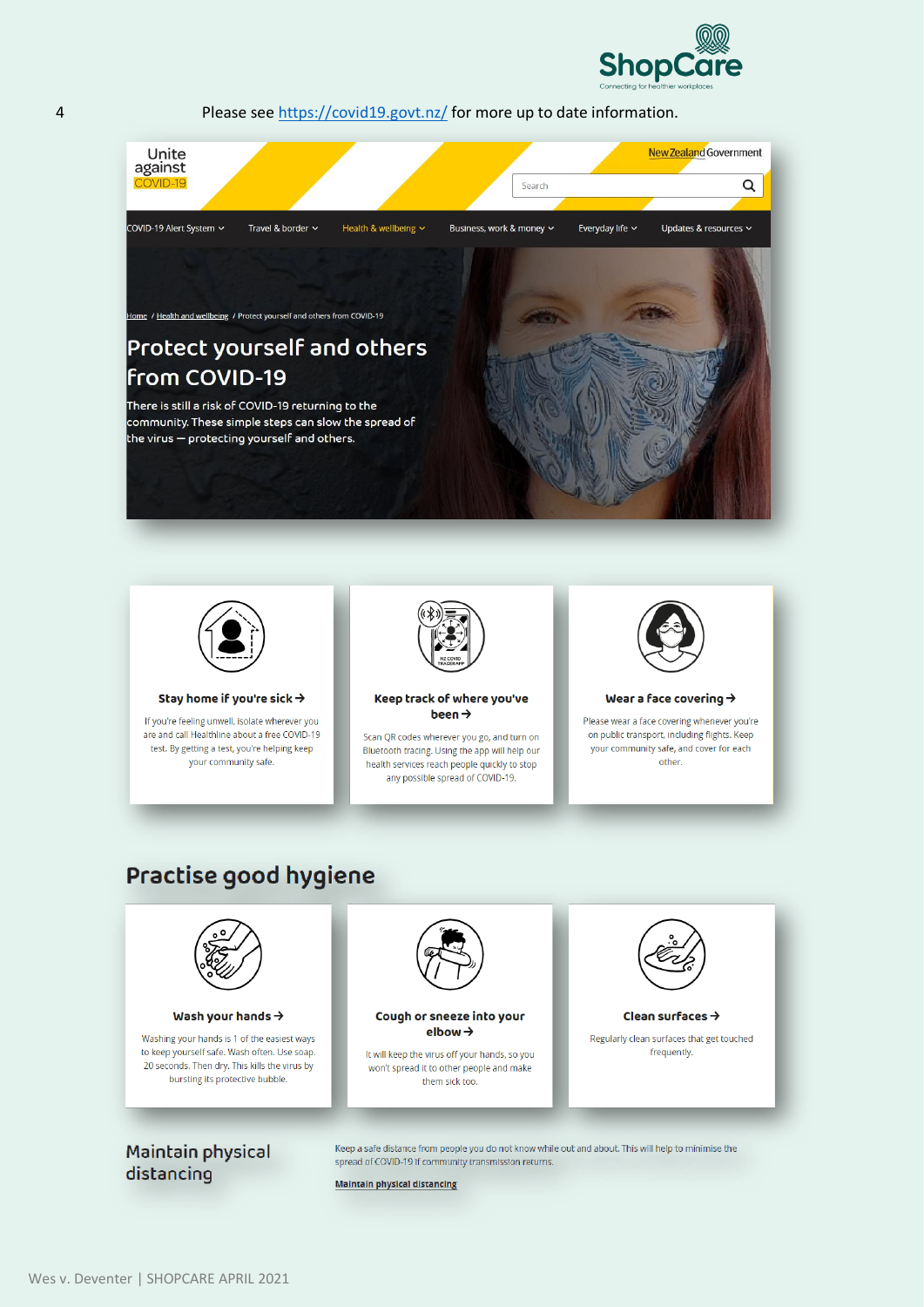

## 5 **Health Preparedness**

As we come into the winter months, COVID-19, influenza, and other respiratory viruses will circulate at increased levels within our communities. Influenza and other respiratory viruses have similar symptoms to COVID-19 and all spread from one person to another.

#### **COVID-19**

- a new or worsening cough
- a fever of at least 38°C
- shortness of breath
- sore throat
- sneezing and runny nose
- temporary loss of smell.

These symptoms do not necessarily mean you have COVID-19. The symptoms are similar to other illnesses that are much more common, such as colds and flu.

Shortness of breath is a sign of possible pneumonia and requires immediate medical attention.

#### **Time for symptoms to appear.**

We do not yet know how long symptoms take to show after a person has been infected, but current World Health Organization assessments suggest that it's 2 to 10 days.

#### **If you have any symptoms**

#### **Talk to a health professional.**

If you have cold, flu or COVID-19 symptoms, stay home and call:

- Healthline for free on [0800 358 5453](tel:08003585453)
- your doctor, or
- your iwi health provider.

A health professional will advise whether you fit the criteria for testing. Call your doctor before visiting if you have any symptoms.

Let your health professional know if you have travelled internationally in the past 14 days, or if you have been in contact with a confirmed or probable case.

If you're outside New Zealand call **+64 9 358 5453** or your doctor.

For more advice, please visit the Unite Against COVID 19 website https://covid19.govt.nz/

#### **Colds**

Symptoms of a cold include sore throat, sneezing, blocked or runny nose, cough and feeling unwell. While you have a cold you should drink plenty of liquids, get lots of rest at home and eat healthily. A cold usually comes on gradually and most adults will start to feel better after 3 or 4 days and be fully recovered by 7 days.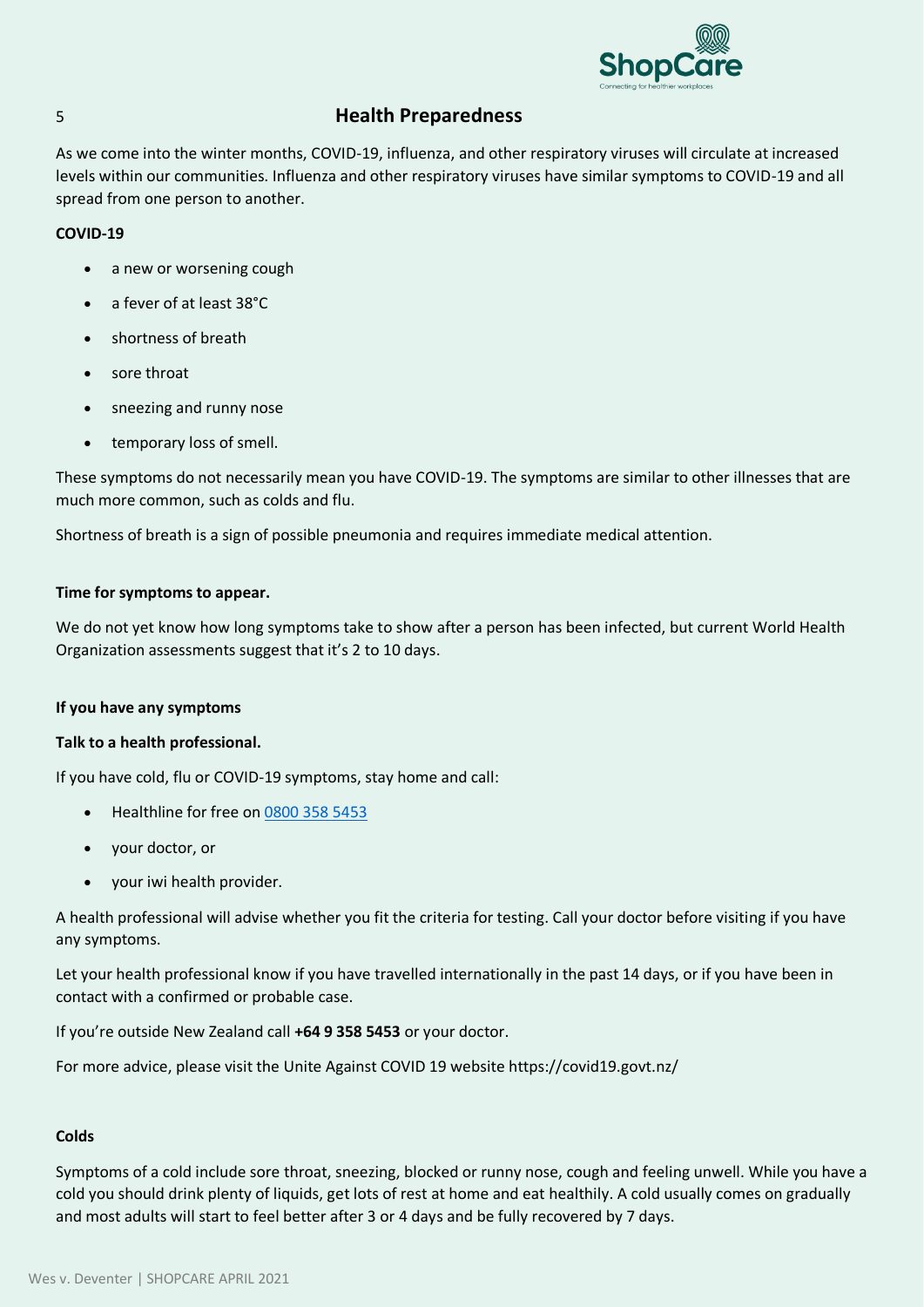

#### **Flu**

Influenza (flu) is a virus that comes on suddenly and makes you feel unwell. Symptoms of flu include fever, muscle aches, cough and tiredness.

which develop quickly, along with feeling very unwell. Most people start to feel better after 5 to 8 days although a cough and general tiredness may last for 2 to 3 weeks.

Usually most flu cases can be treated at home by drinking plenty of liquids, getting lots of rest and eating healthily. People with flu are usually infectious a day before symptoms start and remain infectious for 5 or 6 days. If you have the flu, stay at home and try to avoid all unnecessary contact with others during this time to avoid spreading the illness to them. Discourage any visitors. You can avoid spreading the flu germs by coughing and sneezing into a tissue, binning the tissue immediately and washing your hands with soap and water afterwards. Alcohol based hand gels are also effective. If you don't have a tissue you can cough or sneeze into the inside of your elbow.

Some people are at risk of complications of flu, like pneumonia, which may mean admission to hospital. People at risk include:

- Those 65 years and older
- Children, especially younger children
- Pregnant women
- Residents of nursing homes and other residential care facilities
- Those with chronic illness, like heart disease, lung disease, diabetes, cancer, People with Down syndrome.

If you are in one of these risk categories, you should contact your Doctor about getting the flu vaccine. If you are in one of these at risk categories and you get flu you should contact your doctor, as you may need special anti-viral medicines. These work best if started within 48 hours of the start of flu symptoms.

It can be difficult to tell the symptoms of flu apart from the symptoms of COVID-19. If you develop these symptoms you need to self-isolate (stay at home and avoid contact with others) and contact your GP by phone. Your GP will advise you if you need to be tested for COVID-19. For more information see **https://covid19.govt.nz/**

#### **Flu vaccine**

Influenza (flu) is a very infectious illness caused by the influenza virus that affects the lungs and the airways. It can be severe and cause complications like pneumonia and bronchitis. These can lead to serious illness and death.

Flu is more severe in people aged 65 years and over, pregnant women, and anyone with a long-term medical condition. Flu vaccination can prevent flu.

The flu vaccine is strongly recommended for:

- People aged 65 years and over
- Pregnant women
- People (adults and children) with long-term medical conditions such as diabetes, heart disease, liver, kidney disease, cancer, chronic lung disease including COPD, or neurological diseases
- People whose immune system is impaired due to disease or treatment including cancer patients
- Healthcare workers
- Carers and household contacts of people at medical risk of the com-plications of flu
- People with regular close contact with poultry, water fowl or pigs.

Ask your GP, practice nurse or pharmacist for the flu vaccine.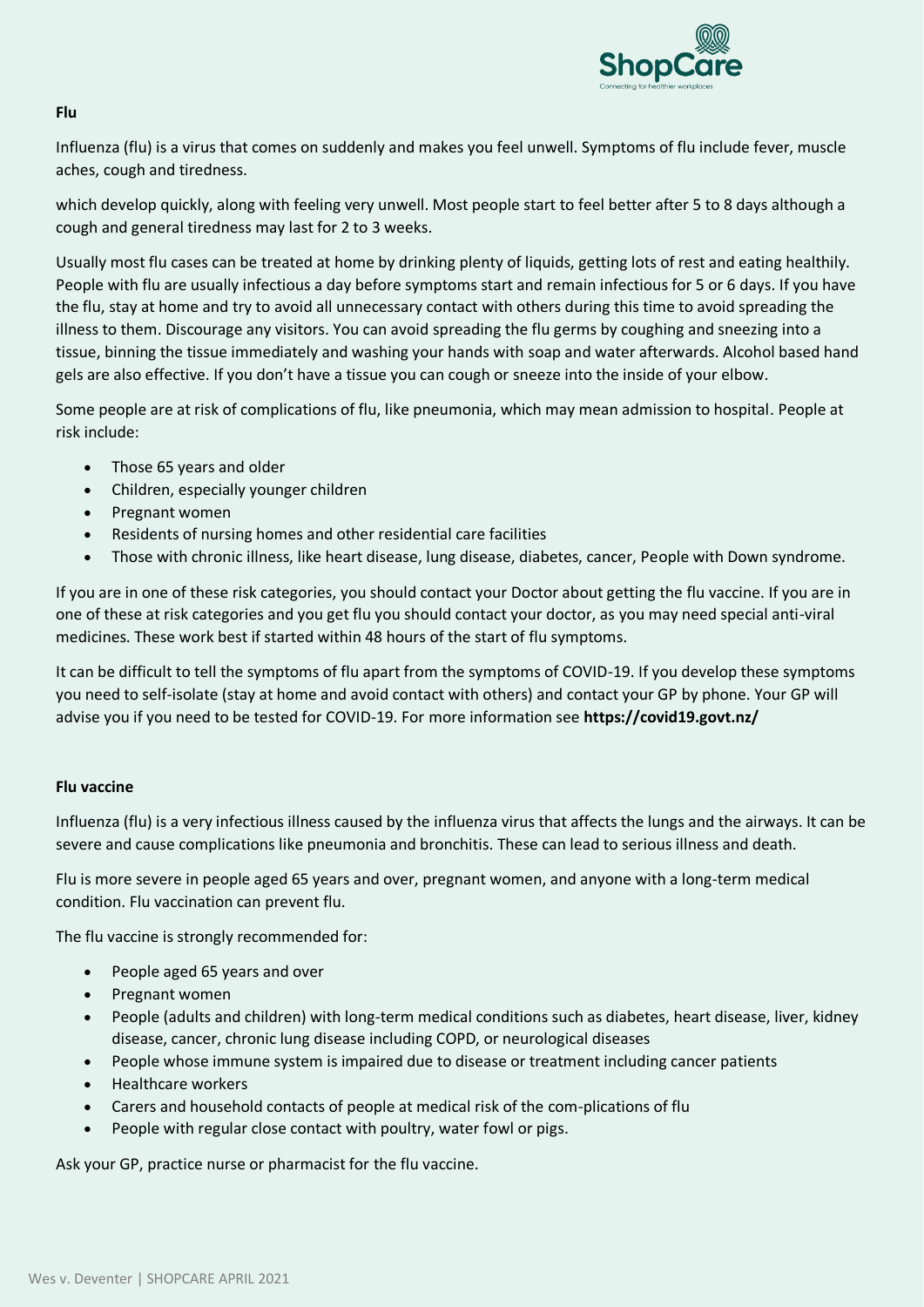

#### **Staying healthy during COVID-19**

Taking care of our mental health and being there for others is important as we face into the winter months. The impact of COVID-19 varies across the population. We all cope in different ways and a variety of different factors can disrupt our routines. This can impede on our ability to get out and impact on our social interactions. Changes to the way we live and work during this pandemic, can be challenging for some of us, more than others. This winter, it is more important than ever before, to think ahead and plan the things you can do to assist yourself, and all the people you care about.

The https://mentalhealth.org.nz/ website provides information on mental health supports and services that are available nationally.

#### **To be Winter Ready, you need to be aware of the weather conditions in your area, so that you can PREPARE.**

Weather forecasts are available online, radio and TV. Impacts from wind/rain/snow etc., vary depending on location, recent weather conditions, the state of ground, the time of year as well as the duration of the event. The timing and location of the occurrence of extreme weather can significantly affect the impact which extreme weather may have on society, or on the economy.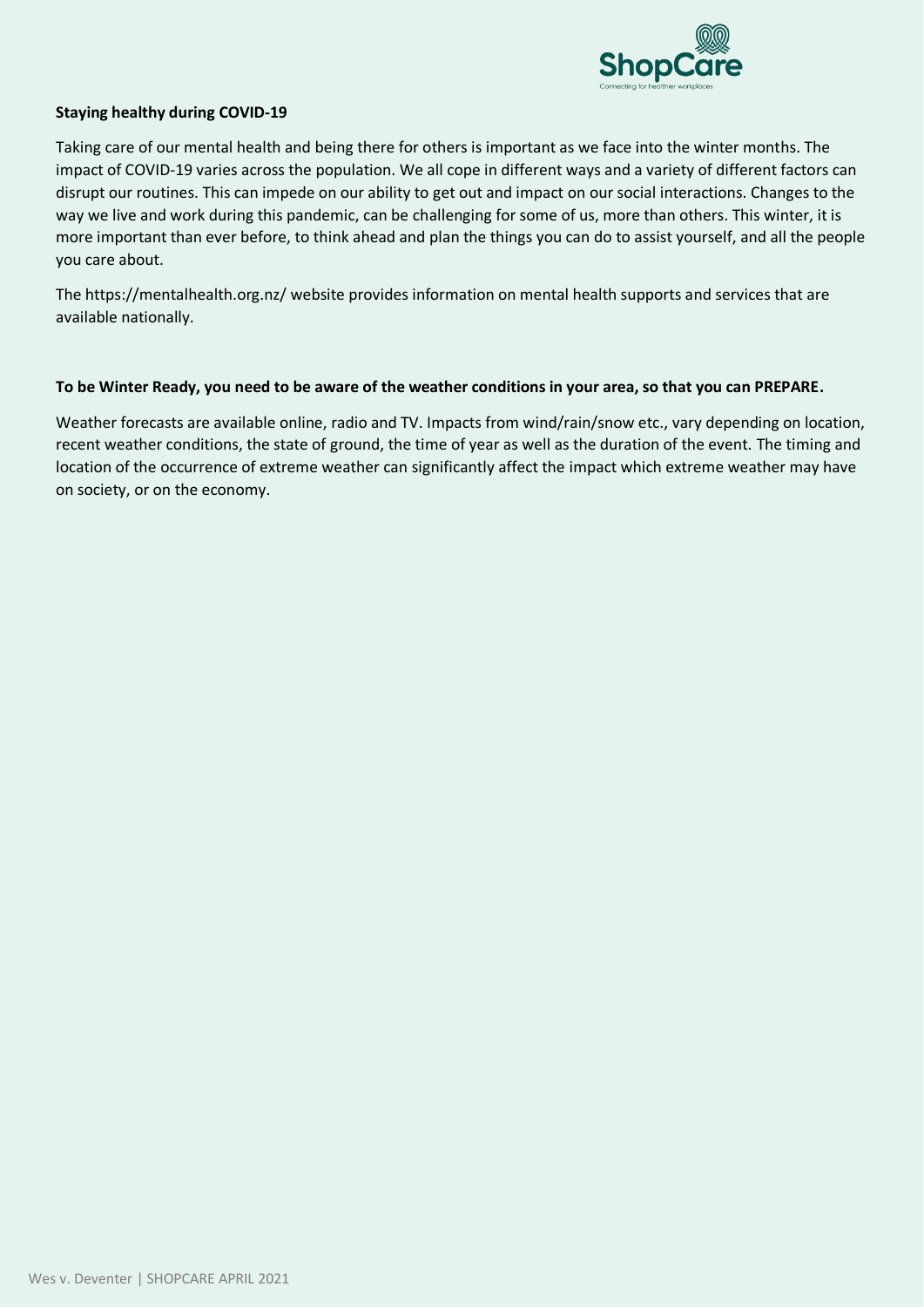

### 8 **Advice for vulnerable workers and their Families**

In winter it can be difficult for everyone to get about and conduct day to day activities. It is even more difficult for vulnerable people.

#### **Keeping Well and Warm**

- Keep warm, eat well and avoid unnecessary travel. You should eat regular hot meals and drink plenty of fluids, this will keep you warm and will give you energy to keep active.
- Ensure you have sufficient supplies of food and of any prescription medicine you may need. Keep active indoors.
- Maintain adequate heating in your home.
- Ask your relatives and neighbours for help if you need it. Keep their phone numbers on a list beside your phone.
- If your disability is affected by a drop in temperature try and be aware of the weather forecast in order to allow you plan for pain management
- Wear the correct number of layers to try and maintain your body temperature at the required level
- Individuals with reduced mobility should take extra measures to protect their hands, feet and other areas of the body that are particularly subject to cold weather conditions.

#### **Personal Safety – Staying Safe**

- In icy weather, wear well-fitted shoes with non-slip soles if you have to go out but try to limit walking outside during the cold weather
- Consider wearing a personal alarm so that family or neighbours are alerted if you fall
- If you have a fall, even a minor one, make sure you visit your doctor for a check up
- Plan for the possibility that winter weather may disrupt your homecare service
- If you use a mobility device make sure it can grip an icy surface
- If you have a ramp make sure it is well gritted in icy weather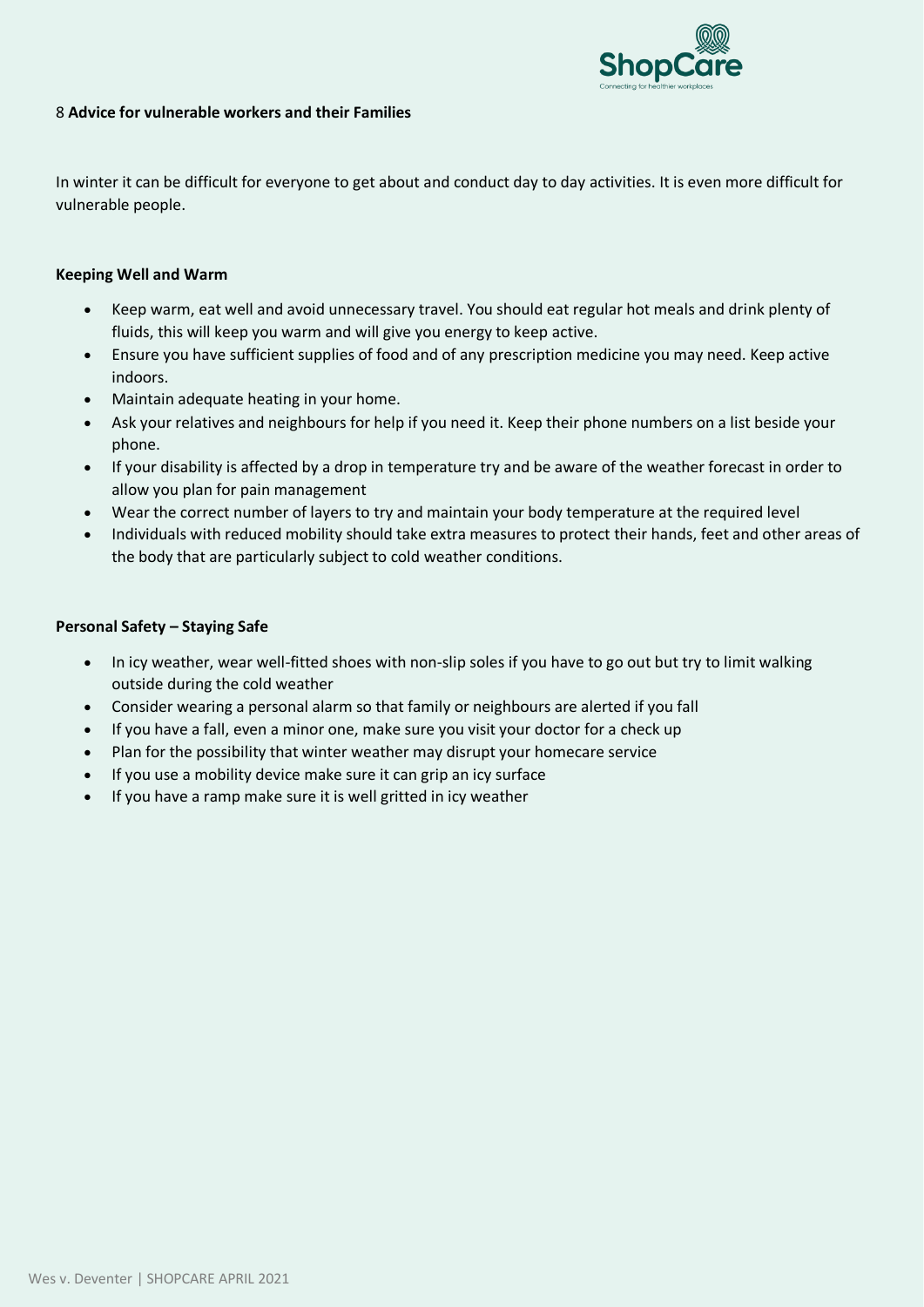

#### 9 **Working in Winter**

Anyone who works outside in harsh conditions knows the chilly season takes its toll. And with temperatures outside dropping, it's time to think about protecting yourself and your workers from the elements.

The effects of the cold can range from:

- Increased risk of injury,
- Reduced work rate and quality,
- Greater potential for damage to plant and equipment.

The cold can affect the ability to concentrate on the task at hand. Working in cold temperatures can also increase irritability and frustration and may even incline people to take shortcuts just to escape the cold conditions. The increase of likelihood of workplace incidents can be related the body's response to cold temperatures that causes a decrease in manual dexterity, fingertip sensitivity and muscle strength decrease.

People working outside jobs should try and eliminate, or at best isolate, cold hazards. However, completely eliminating hazards can become difficult; so consider the following controls when working in the cold:

#### **Keeping Well and Warm**

- Keep warm, eat well and avoid unnecessary travel. You should eat regular hot meals and drink plenty of fluids, this will keep you warm and will give you energy to keep active.
- Ensure you have sufficient supplies of food and of any prescription medicine you may need. Keep active indoors.
- Maintain adequate heating in your home.
- Ask your relatives and neighbours for help if you need it. Keep their phone numbers on a list beside your phone.
- Wear the correct number of layers to try and maintain your body temperature at the required level

#### **Personal Safety – Staying Safe**

- In icy weather, wear well-fitted shoes with non-slip soles if you must go out but try to limit walking outside during the cold weather.
- Consider wearing a personal alarm so that family or neighbours are alerted if you fall.
- If you have a fall, even a minor one, make sure you visit your doctor for a check-up.

WorkSafe states that if continuous work is carried out in temperatures below 0°C, heated shelters such as cabins or 'smoko' rooms should be made available. A strict timetable for breaks should be allowed to let employees warm up and change clothes if needed.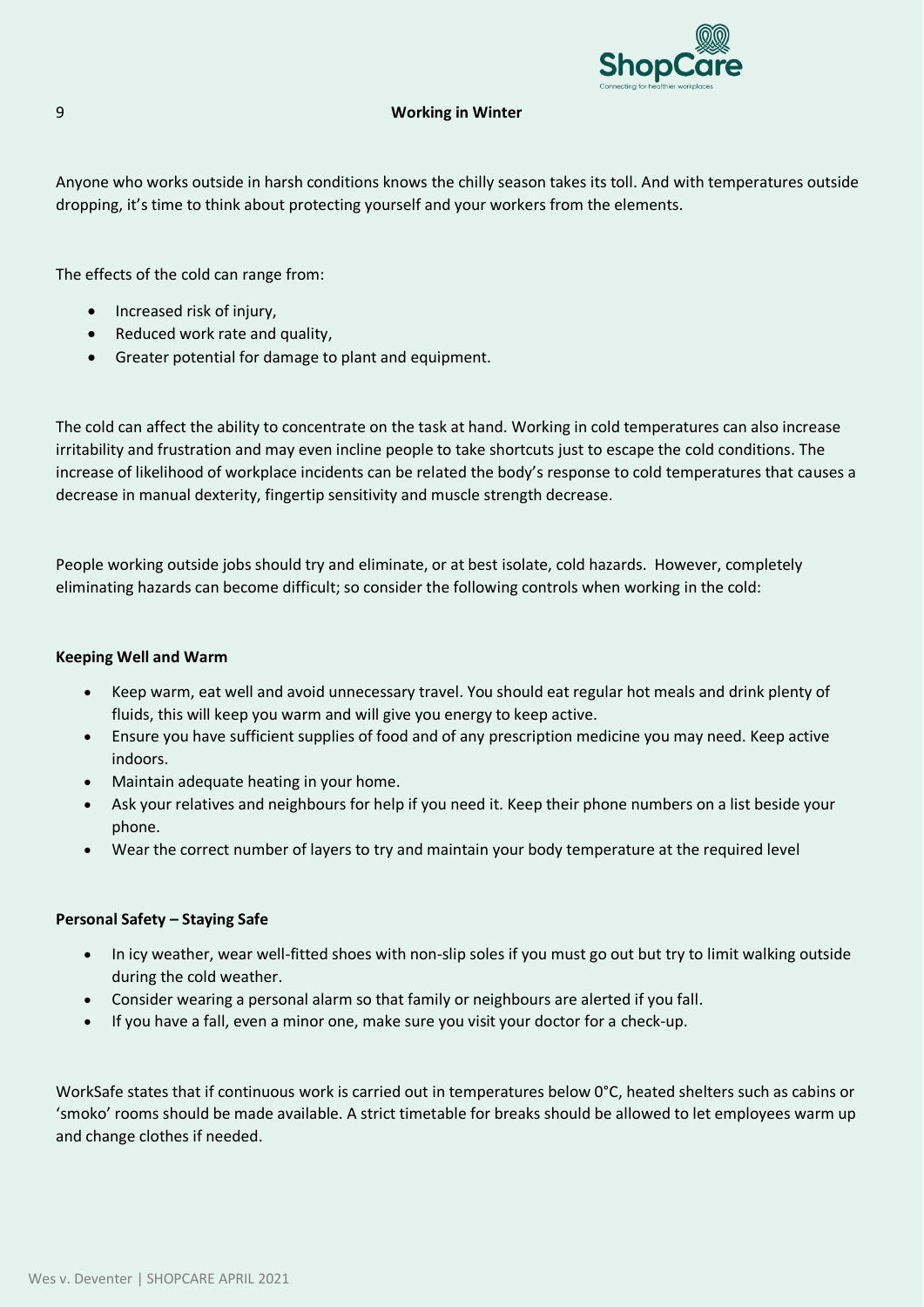

#### **Training**

Workers and supervisors should be trained to recognise the symptoms of cold exposure such as hypothermia. Having a trained first aid person is highly recommended. Workers should be informed about PPE, safe work practices, and emergency procedures in case of injury. While working in the cold, a buddy system should be used to look out for one another.

#### **Personal Protective Equipment (PPE)**

- Clothing should be worn in multiple layers: the air between the layers of clothing provides better insulation.
- The outer layer should be hi-vis, rain and wind-proof, and allow for easy opening and removal.
- Exposed areas, such as the head, hands and feet, are just as important as the body. Appropriate gloves, head coverings and footwear fit for the task and conditions should be used. Also consider alternative methods of keeping workers warm e.g., heated blowers, etc.

#### **Equipment**

The risk of cold injury can be minimized by equipment choice and design. Plant, equipment and tools should be designed so that they can be operated without having to remove items of PPE. The more complex or fiddly the activity is, the greater the likelihood that PPE will be discarded during the process which increases the risk.

#### **Plan**

To avoid harsh winter conditions, plan work that is appropriate to the weather.

- Check weather reports before planning your jobs so that outside tasks can be done on the best possible day.
- If you cannot be adequately protected from the effects of the cold, then work must be suspended, or work regimes modified, to remove the risk of harm.
- Following these steps will ensure that winter does not slow you down and your team remains productive and keen during the colder months.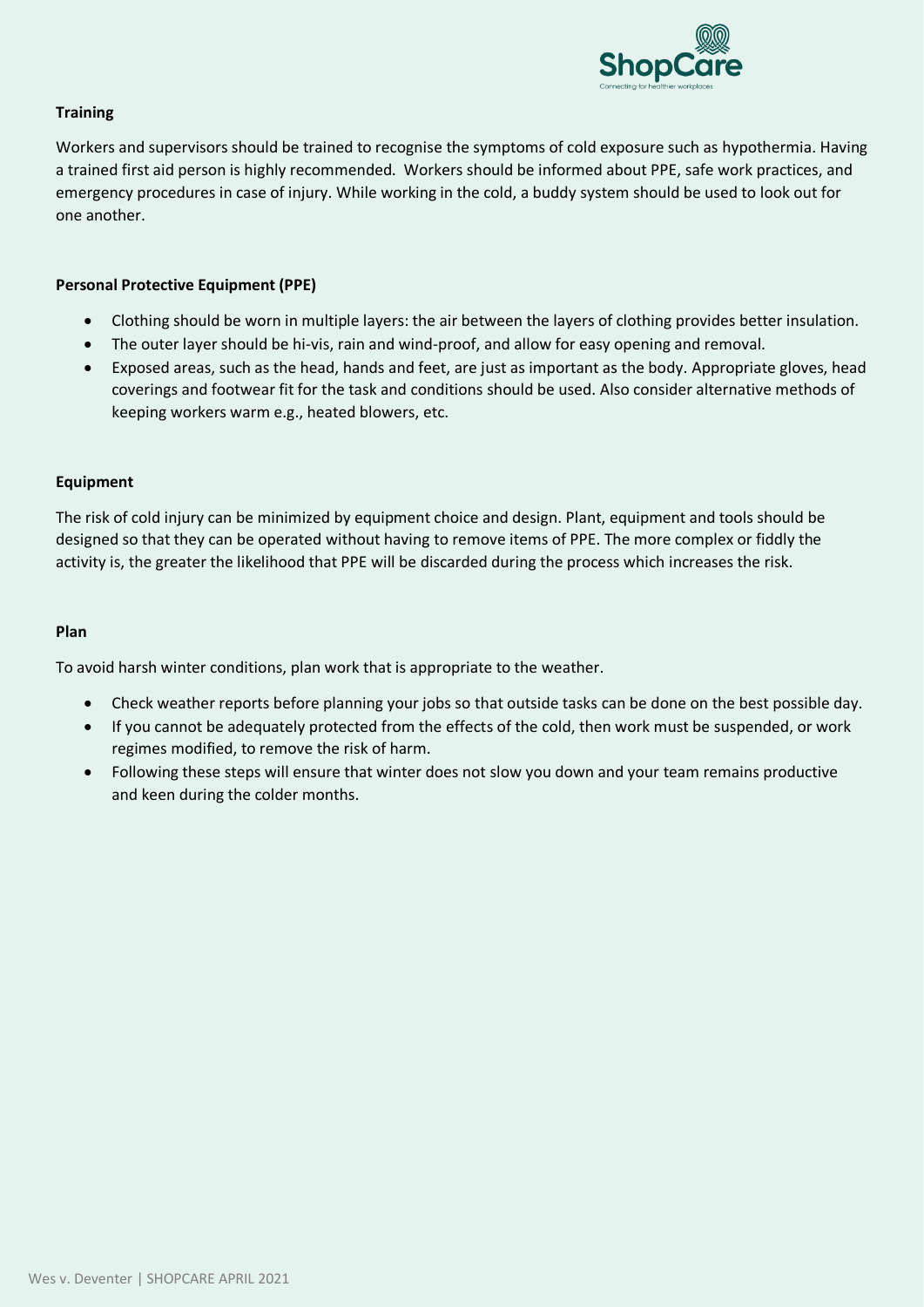

#### **11 Icy conditions and winter weather**

Slip and trip accidents increase during the Autumn and Winter season for a number of reasons: there is less daylight, leaves fall onto paths and become wet and slippery and cold weather spells cause ice and snow to build up on paths. There are effective actions that you can take to reduce the risk of a slip or trip. Regardless of the size of your site, always ensure that regularly used walkways are promptly tackled.

Issues to consider during the winter months.

#### **Lighting**

Is there is enough lighting around your workplace for you and your workers to be able to see and avoid hazards that might be on the ground? The easiest way to find out is to ask your staff. Another way is to shadow your employees for a couple of days, walk the main internal and external routes that they use throughout their working day. It is important to do this both inside and outside of the workplace, as the effect of light changes during the day. If you can't see hazards on the ground, you will need to improve the lighting (e.g. new lights or changing the type of bulb).

#### **Wet and decaying leaves**

Fallen leaves that become wet or have started to decay can create slip risks in two ways, they hide any hazard that may be on the path or they themselves create a slip risk.

Put in place a procedure for removing leaves at regular intervals.

#### **Rain water**

In dealing with rainwater:

- When fitting external paved areas ensure that the material used will be slip resistant when wet.
- Discourage people from taking shortcuts over grass or dirt which are likely to become slippery when wet. Consider converting existing shortcuts into proper paths.
- On new sites, before laying paths, think about how pedestrians are likely to move around the site. Putting the path in the right place from the start may save you money in the long term.
- Many slip accidents happen at building entrances as people entering the building walk in rainwater. Fitting canopies of a good size over building entrances and in the right position can help to prevent this.
- If a canopy is not a possibility, consider installing large, absorbent mats or even changing the entrance flooring to one which is non-slip.

#### **Ice, frost and snow**

- To reduce the risk of slips on ice, frost or snow, you need to assess the risk and put in a system to manage it.
- Identify the outdoor areas used by pedestrians most likely to be affected by ice, for example: building entrances, car parks, pedestrian walkways, shortcuts, sloped areas and areas constantly in the shade or wet.
- Monitor the temperature, as prevention is key.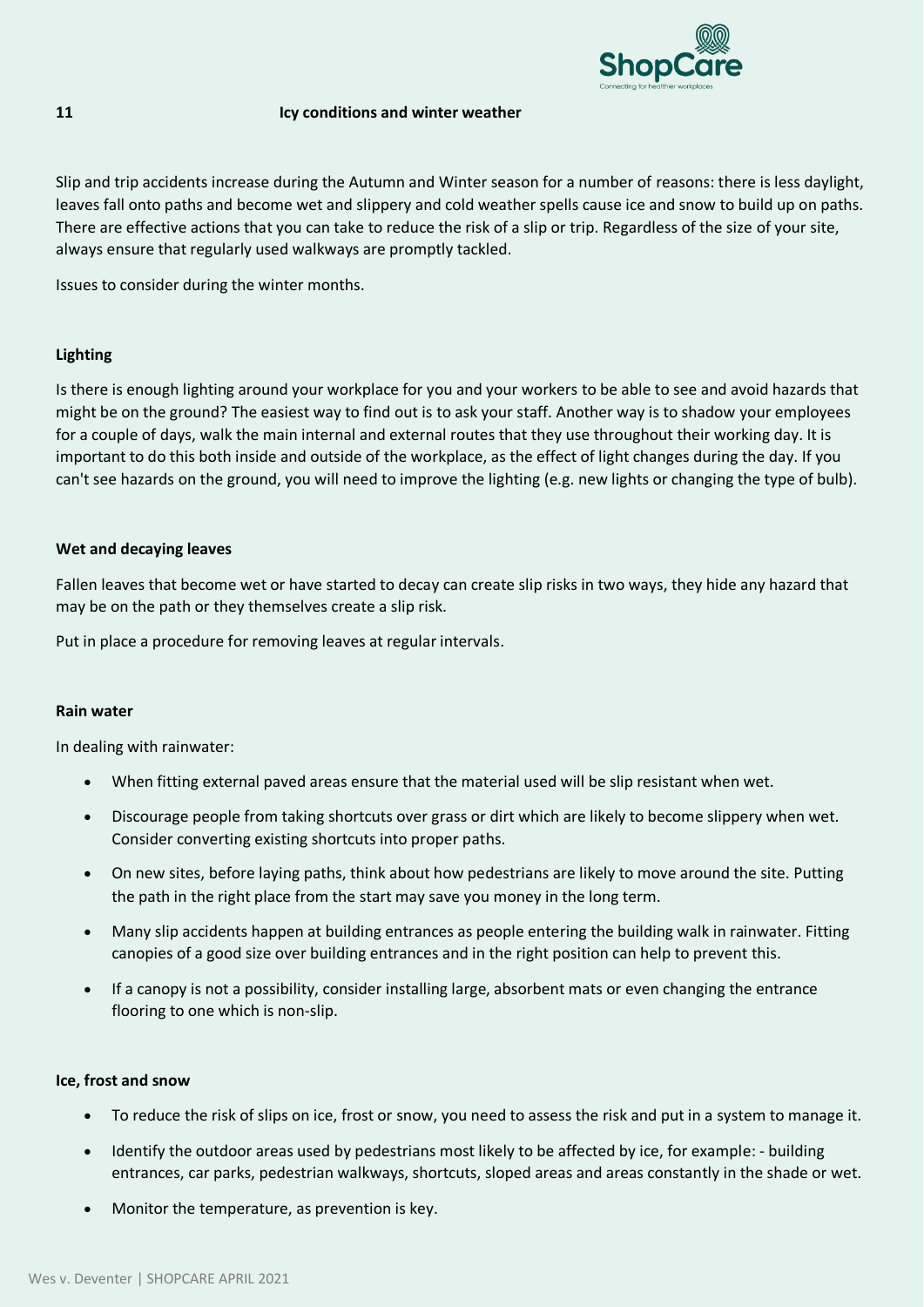

- Put a procedure in place to prevent an icy surface forming and/or keep pedestrians off the slippery surface;
- Use grit or similar, on areas prone to be slippery in frosty, icy conditions;
- Divert pedestrians to less slippery walkways and barrier off existing ones.
- If warning cones are used, remember to remove them once the hazard has passed or they will eventually be ignored.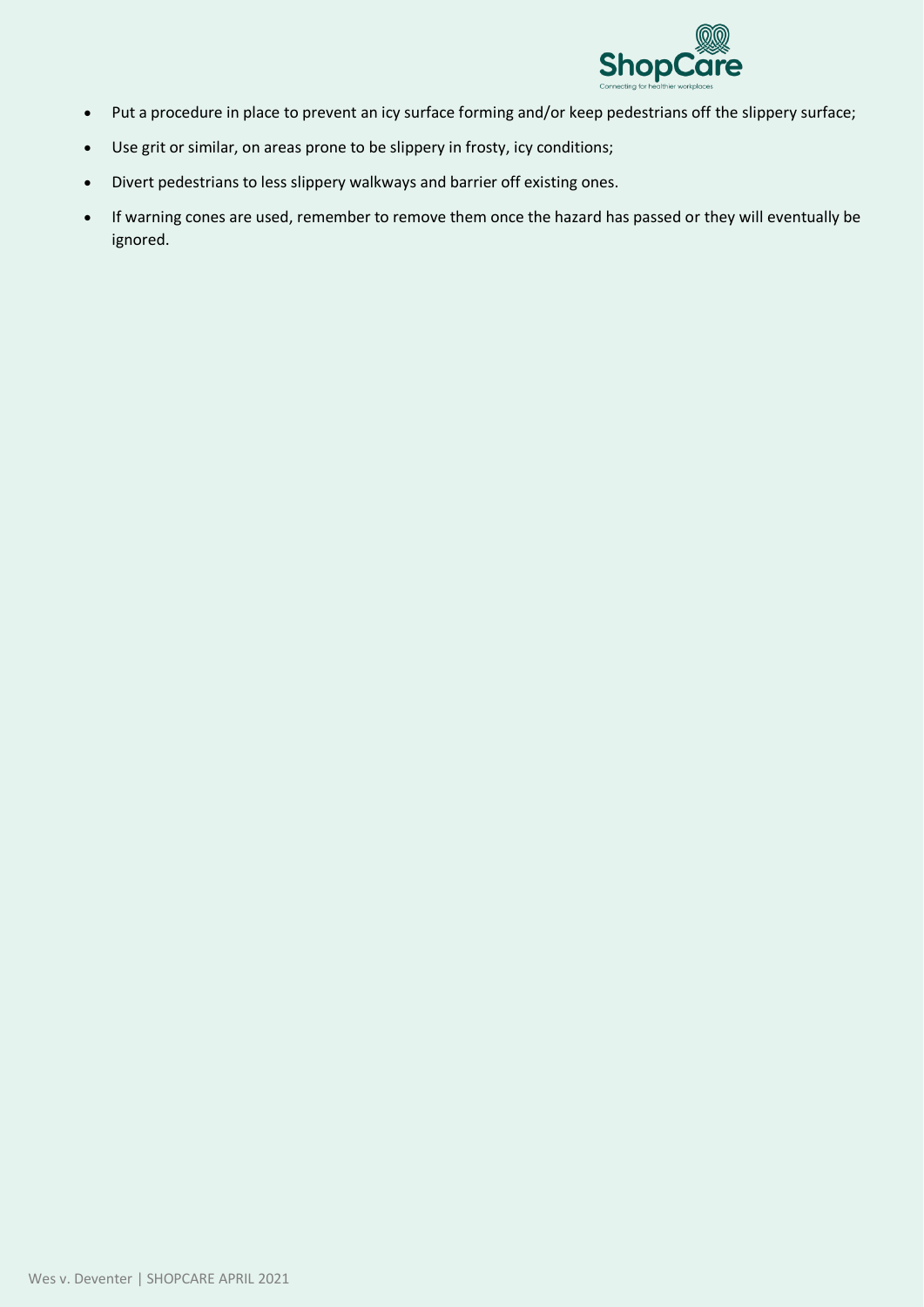

#### **13 Road safety**

#### **Is Your Vehicle Winter-Ready?**

You should ensure your vehicle is serviced as required by the manufacturers requirements to make sure it is ready for the conditions which will undoubtedly arrive when least expected! There are some things you can do yourself:

- Lights Make sure all your indicators and headlamps are clean and working
- Liquids Make sure the water reservoir is up to the maximum mark and correctly mixed with anti-freeze. You may also need to top up your coolant and screen wash
- Oil Check your dipstick and top up the oil if necessary. Look for signs of leakages on the ground under the car
- Electrics Check your dashboard before and after starting the engine. Listen for a weak battery and replace if necessary
- Windscreen wipers you should inspect the condition of the windscreen wipers and clean them regularly.
- Tyres Check your tyre treads and pressure, including the spare. The minimum legal limit is 1.5mm, but if in snow or icy conditions winter tyres are recommended for driving.

#### **Be Prepared – Recommended emergency equipment to have in your car:**

- High Visibility Vest
- A hazard warning triangle
- A torch with batteries check it monthly.
- De-icing equipment (Both for glass and door locks)
- First aid kit
- Appropriate clothing and footwear in case you must leave your vehicle.
- Have a charged mobile phone.

#### **Planning a journey in severe winter conditions**

Do you really have to travel by car? You could:

- Consider delaying your trip until the weather and road conditions improve.
- Use alternative travel options where available.

#### **If you really have to travel by road, be prepared for severe conditions.**

- Ensure your vehicle has a more than adequate supply of fuel for the journey. If possible keep your fuel tank full in winter.
- Check your emergency equipment.
- Allow extra time and drive with caution. Let someone know your route and when you expect to arrive.
- Check to see if there are any problems on your intended route before you leave.

#### **Driving in hazardous conditions**

Remember the following serious hazards:

• Snow and ice will always be worse in mountainous areas and higher ground – try to route around such places.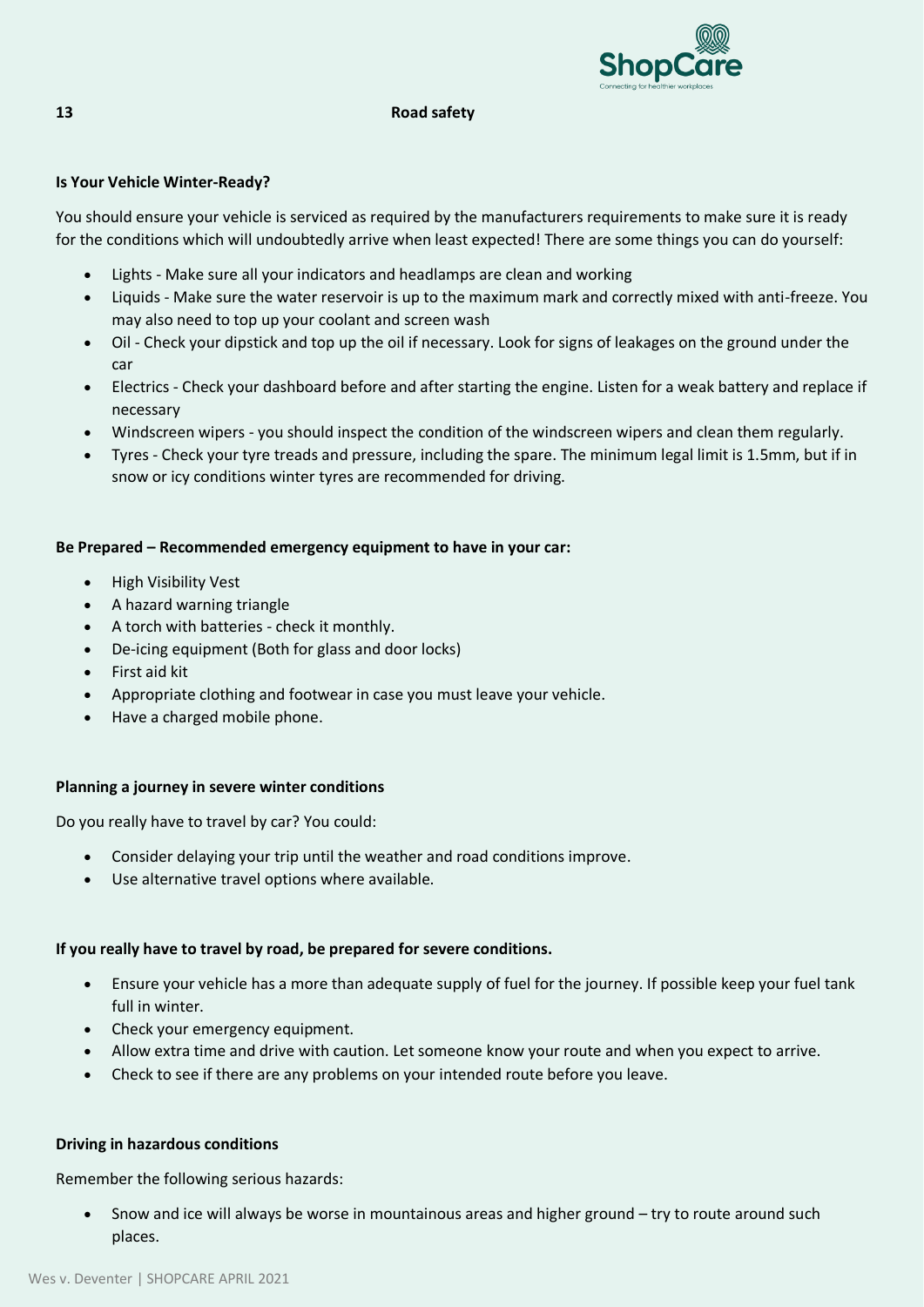

- Information about road conditions, Incidents and other traffic related information is available on the NZTA Website https://www.nzta.govt.nz/traffic-and-travel-information/
- If you do not know your route, and are using SatNav/GPS, be sure it does not bring you over a dangerous route, such as across mountainous terrain or along narrow back-roads, which may be hazardous due to snow and ice. Look for alternative route if there is none, consider staying back in accommodation until the weather conditions clear up and it is safe to travel by road.
- Hail is probably the greatest winter hazard for the driver: even if the road is salted hail will stay on the road. Be aware of weather forecasts indicating the possibility of hail. If you do encounter hail slow down but try not to brake
- Beware of high sided vehicles in strong winds, particularly when overtaking. If you are driving a high sided vehicle try to anticipate exposed sections of roadway where winds will be stronger
- Beware of fallen trees or other debris.
- Never drive through flooded roads. They could be deeper than you think. Find an alternative route.
- Always follow local authority road signs advising of a road closure or detour.
- Leaving your vehicle is dangerous, wear a high visibility jacket and use your hazard lights to enable other traffic to avoid collision with your vehicle.

#### **Winter Driving (NZTA) - https://www.nzta.govt.nz/traffic-and-travel-information/**

What should I do on the road?

- Drive slower than you normally would it only takes a split second to lose control in wet or icy conditions.
- Avoid sudden braking or turning movements that could cause you to skid.
- Accelerate smoothly and brake gently.
- Use your highest gear when travelling uphill and your lowest downhill.
- For vehicles without anti-skid braking systems, to avoid skidding or sliding pump the brake pedal in short rapid bursts rather than pressing long and hard.
- Drive at a safe travelling distance because it takes longer to stop on slippery roads. In winter, especially in poor weather, double the two-second rule and leave a safe distance between you and the car you're following.
- When travelling in fog, rain or snow, drive with your lights dipped for increased safety.

#### **What about four wheel drive (4WD) vehicles?**

While 4WDs do have better forward traction and provide good grip, your ability to drive in adverse weather, drive to the conditions, and follow the winter driving tips above still apply to all vehicles.

What about ice and snow?

- Take care in shaded areas caused by high banks and tall trees where roads freeze sooner, and ice may not thaw during the day.
- Bridges may also stay slippery for longer than other road surfaces, so slow down when crossing them.
- Frost is more severe at daybreak, so be prepared for this. While it may not be frosty at 6am, it could be an hour or two later.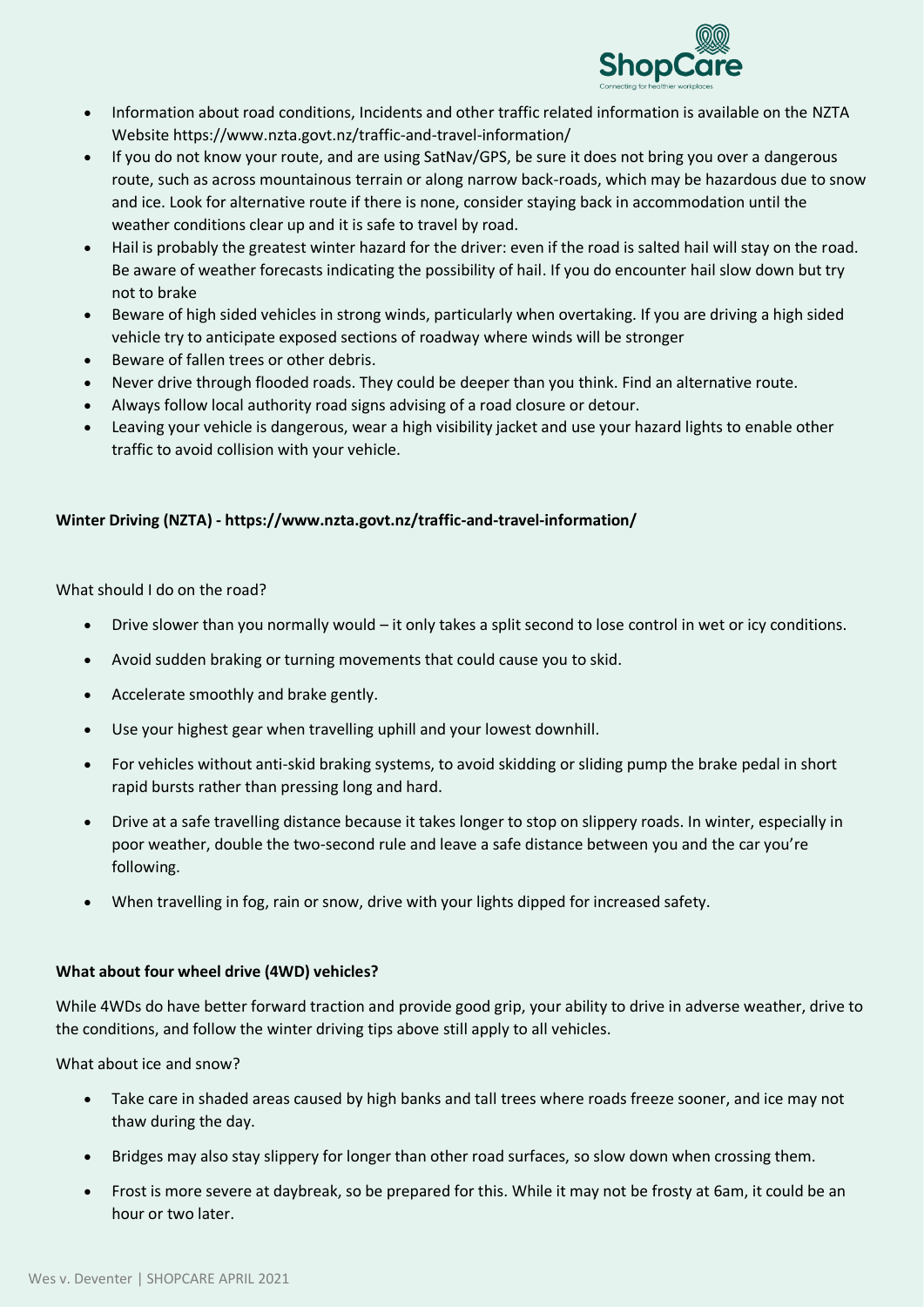

#### **Watch out for maintenance vehicles**

There could be winter maintenance vehicles on the highway helping to keep the road open. If you come across any of these vehicles, stay a safe distance behind them and do not pass unless you're instructed to.

Our winter maintenance crews constantly update highway conditions as closures occur and conditions change. They have the most up-to-date information and experienced knowledge of their region, so please always follow their instructions and advice.

Is information available when I'm travelling?

Electronic message signs are available at roadsides across the country, providing up-to-date warnings to drivers on current conditions.

These may warn of road closures, ice, snow or other related information. The messages on these signs are changed remotely and will be blank when there are no restrictions.

Many radio broadcasts will also provide road condition bulletins, so listen to your local station for updates.

Anti-icing material spread on roads

Grit and an anti-icing agent called CMA is spread or sprayed on some roads to help travel in icy conditions. This isn't a guarantee you can drive at normal speeds so please keep your speed down.

If there is grit on the highway, drive on it where possible and not in a wheel track to maximise its effect.

Remember to drive to the conditions. The speed at which ice and snow can occur means that there will be times when grit and CMA have not yet been spread.

#### **Always remember.**

- Drive to the conditions.
- Allow greater following distances on frosty and wet days.
- Be prepared for any delays dress for the conditions, have warm blankets, bottled water and emergency rations in your vehicle.
- Obey emergency road closed signs and barriers.
- Follow the directions of any road patrol or police officer.
- Avoid towing in icy conditions.
- Road closures and restrictions are put in place for the safety of road users like you and the staff who work on them. It is against the law to drive on a closed highway. If you choose to ignore closures or restrictions, you do so at your own risk and it voids your insurance.

#### **If things go wrong**

- In the event of an emergency, dial 111.
- For mechanical breakdowns, contact your breakdown service provider.
- If you want to report or check current road conditions on the state highway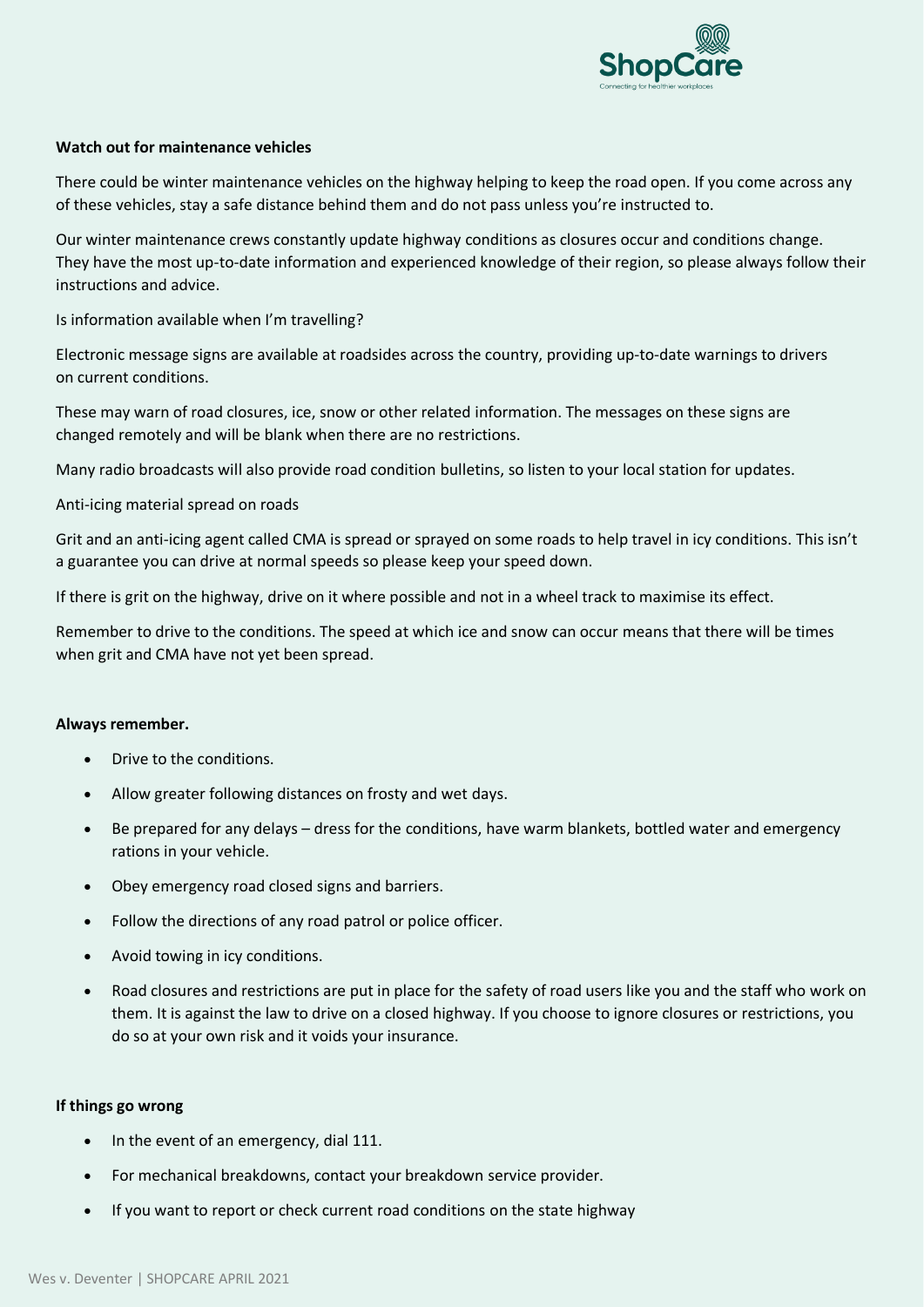

- o call 0800 4 HIGHWAYS (0800 44 44 49)
- o check online at [www.journeys.nzta.govt.nz\(external link\)](http://www.journeys.nzta.govt.nz/)
- If you do get stuck, stay with the vehicle and keep everyone warm until help arrives.
- If you are involved in a crash, tell the police even if no one is injured. This type of information helps us to make improvements to the road where necessary.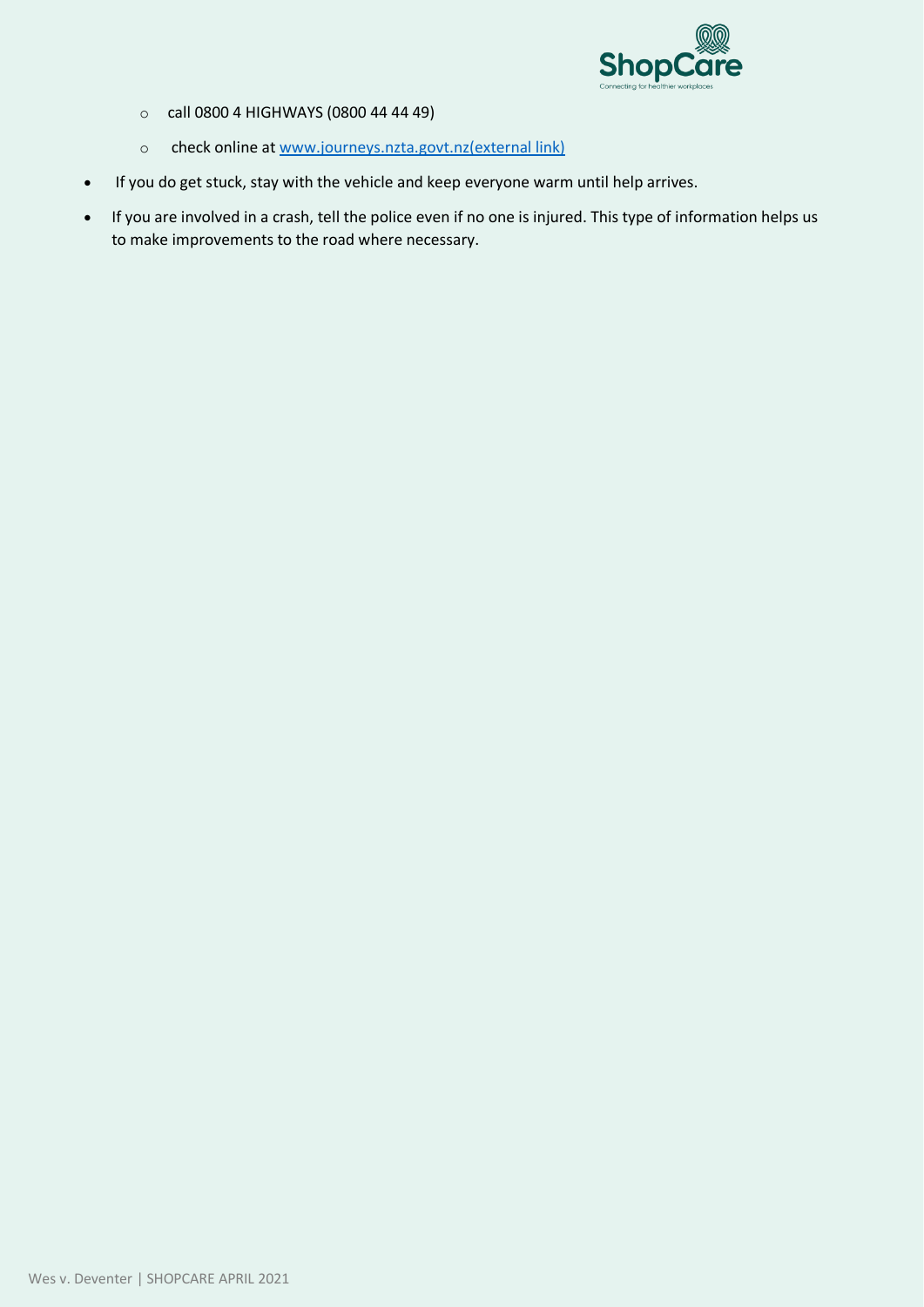

#### 17 **Business Sector**

#### **Preparing Your Business for Severe Weather**

Every business has several challenges to overcome to ensure business continuity in the event of severe weather. Preparation is key to minimising disruption during such events.

More information on Business Continuity Planning can be found on NZ Civil Defence website https://www.civildefence.govt.nz/cdem-sector/exercises/exercisetangaroa2016/business-continuity-management/.

#### **Practical considerations on how a severe weather event can affect operations include:**

#### **Impact on Place of Business**

- Consider how various severe weather scenarios can affect the place of work, that is, the site and buildings.
- Is the location or access to it at risk of flooding?
- Are access points liable to difficulties, for example, access roads positioned on a slope at risk of ice?
- Are water pipes insulated (including in and around vacant buildings)?
- Ensure that the business has information and contact details regarding key services including local authorities.
- Review insurance cover and contact insurance advisors in relation to any concern a business may have.

#### **Impact on workers**

- Consider the potential impact because of workers being unable to attend the place of work.
- Consider how alternative work practices could minimise disruption, for example, teleworking, shift-work and consider how the Human Resource Management practices in the business can cater for disruption.
- Consider what additional measures need to be taken to ensure workers can work safely, while at work
- Ensure the business has up-to-date worker contact details and a communications plan.
- Ensure that management responsibility is clearly assigned for planning and preparing; identify business critical roles and develop plans for ensuring continuity.

#### **Impact on Customers**

- Consider how customers may be impacted upon.
- Consider the business impact because of lower customers.
- Consider alternative means to serving customers and what strategies can be employed to minimise disruption, for example, online commerce.
- Have in place a communications plan for customers.
- Consider how customer safety can be assured within the public areas of the business.
- Assess how surrounding pavements and access points can be cleared in the event of snow and ice and prepare for suitable equipment being available.

#### **Impact on Suppliers**

- Consider the impact of a disruption to supplies and review stock levels.
- Liaise with key suppliers and assess their preparedness in the event of severe weather affecting their businesses.
- Consider especially time-sensitive supplies.
- Consider alternative transportation routes and logistics channels.
- Consider safety of suppliers of goods and services, which may entail access to less frequented areas of premises.